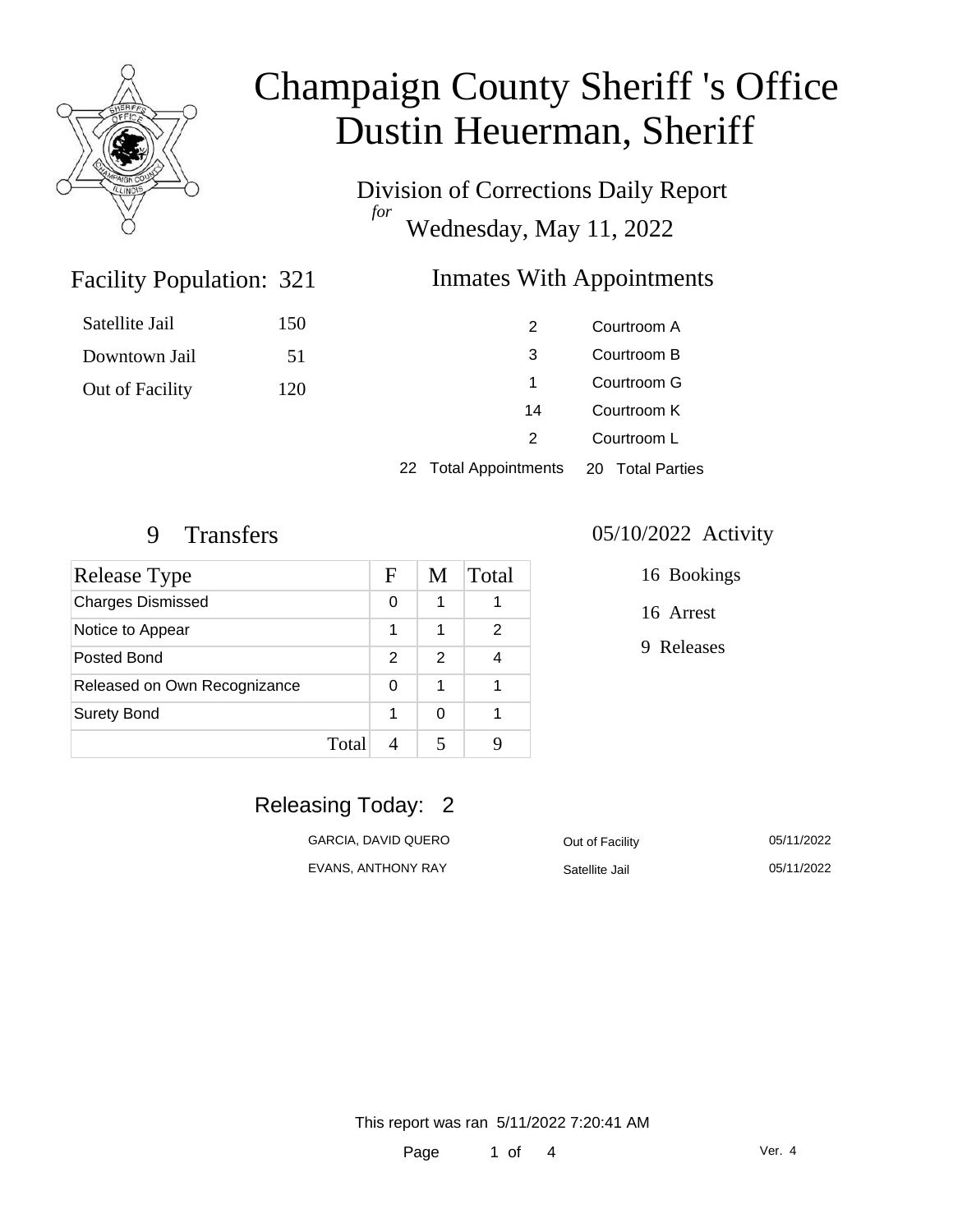

# Champaign County Sheriff 's Office Dustin Heuerman, Sheriff

Division of Corrections Daily Report *for* Wednesday, May 11, 2022

# Custody Status Count

- Civil Sentenced CCCC 1
- Electronic Home Dentention 20
	- Felony Arraignment 5
		- Felony Other 2
	- Felony Pre-Sentence 7
		- Felony Pre-Trial 246
	- Felony Pre-Trial DUI 5
	- Felony Sentenced CCSO 6
	- Felony Sentenced IDOC 8
		- Hold Other 4
	- Misdemeanor Arraignment 3
		- Misdemeanor Pre-Trial 6
			- Petition to Revoke 2
			- Remanded to DHS 5
				- Traffic Pre-Trial 1
					- Total 321

This report was ran 5/11/2022 7:20:41 AM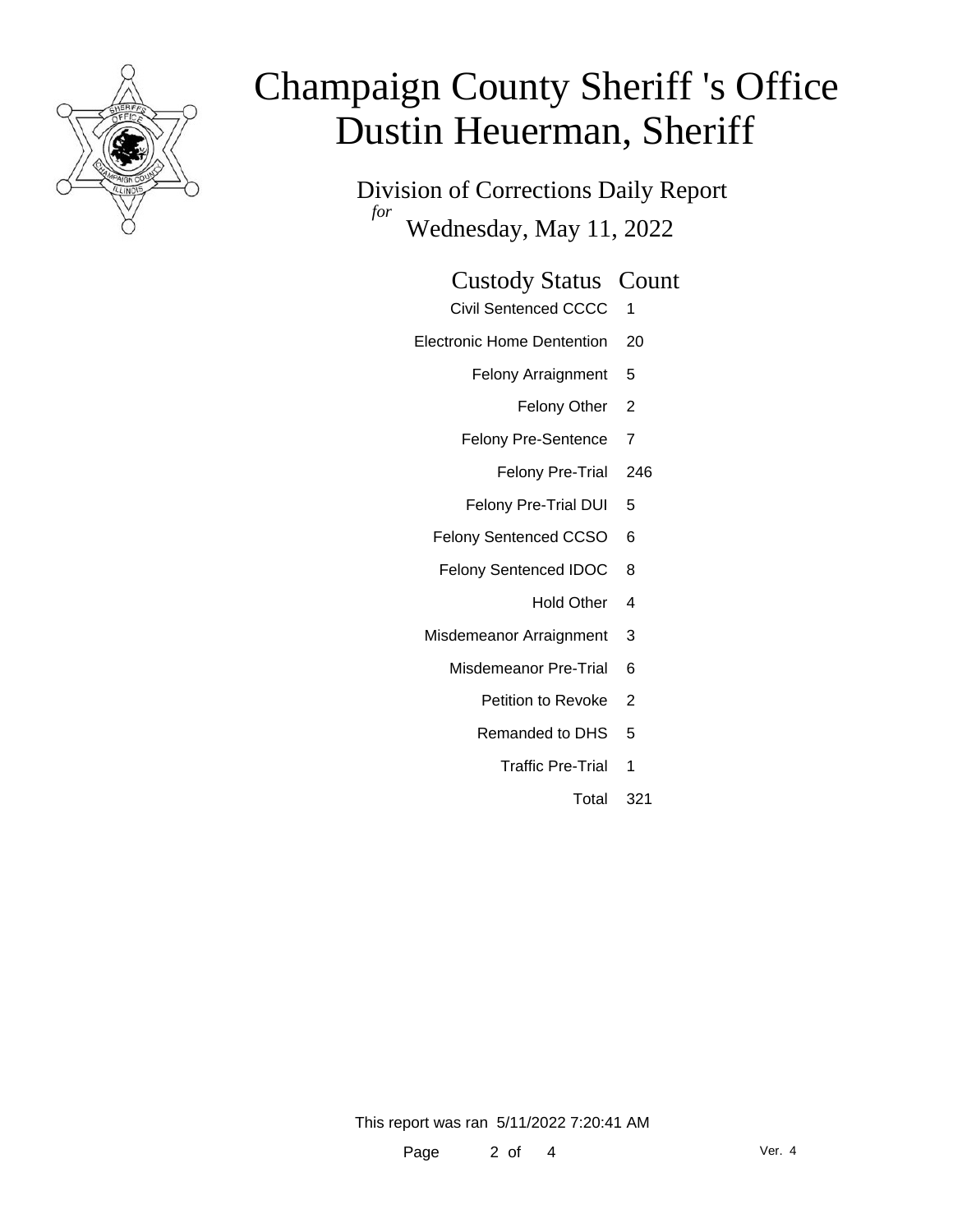

# Champaign County Sheriff 's Office Dustin Heuerman, Sheriff

Division of Corrections Daily Report *for* Wednesday, May 11, 2022

## Inmates With Appointments

| <b>Jailing Party Name</b>    | Location    | Number of Records / Node |
|------------------------------|-------------|--------------------------|
| ABDALLAH, GHAITH MOHAMMAD    | Courtroom K | 1 / Satellite Jail       |
| ANDERSON, ERIC ALAN          | Courtroom K | 1 / Satellite Jail       |
| <b>BRUMFIELD, JACKIE LEE</b> | Courtroom K | 1 / Satellite Jail       |
| FERRELL, BRIAN JAMAL         | Courtroom G | 1 / Satellite Jail       |
| GARY, DEANDRE ROMONE         | Courtroom K | 1 / Satellite Jail       |
| <b>GRADY, JAMES LAMAR</b>    | Courtroom K | 1 / Satellite Jail       |
| HAHN, LUCAS MICHAEL          | Courtroom K | 1 / Satellite Jail       |
| JONES, DAVARUIS LEE          | Courtroom K | 1 / Satellite Jail       |
| KELLEY, MEGAN MARIE          | Courtroom L | 1 / Satellite Jail       |
| <b>KRAUS, SIMSON</b>         | Courtroom K | 1 / Satellite Jail       |
| LORENZO-MATEO, DIEGO         | Courtroom K | 1 / Satellite Jail       |
| MYLES, JENTAVIOUS KENTRAIL   | Courtroom K | 1 / Downtown Jail        |
| PHILLIPS, LAMAR DESHAWN      | Courtroom B | 1 / Out of Facility      |
| POORE, ANDREW LYLE           | Courtroom L | 1 / Satellite Jail       |
| ROSARIO, BRYAN LEE           | Courtroom K | 1 / Satellite Jail       |
| RUSSELL, TONY LAWRENCE       | Courtroom K | 1 / Satellite Jail       |
| TAYLOR, STANLEY JAMES        | Courtroom A | 1 / Satellite Jail       |
|                              | Courtroom B | 1 / Satellite Jail       |
| TORRES-NEGRON, JUAN CARLOS   | Courtroom K | 2 / Satellite Jail       |
| TRAVIS, JORDAN TESHAUN       | Courtroom A | 1 / Out of Facility      |
| <b>WILSON, BRANDON LARON</b> | Courtroom B | 1 / Out of Facility      |

### **Transfers**

| CARTER-TUCKER, GENNELL<br><b>DONYEA</b> | Notice to Appear | Satellite Jail |
|-----------------------------------------|------------------|----------------|
| COLEMAN, QUENTIN A                      | Posted Bond      | Satellite Jail |

This report was ran 5/11/2022 7:20:41 AM